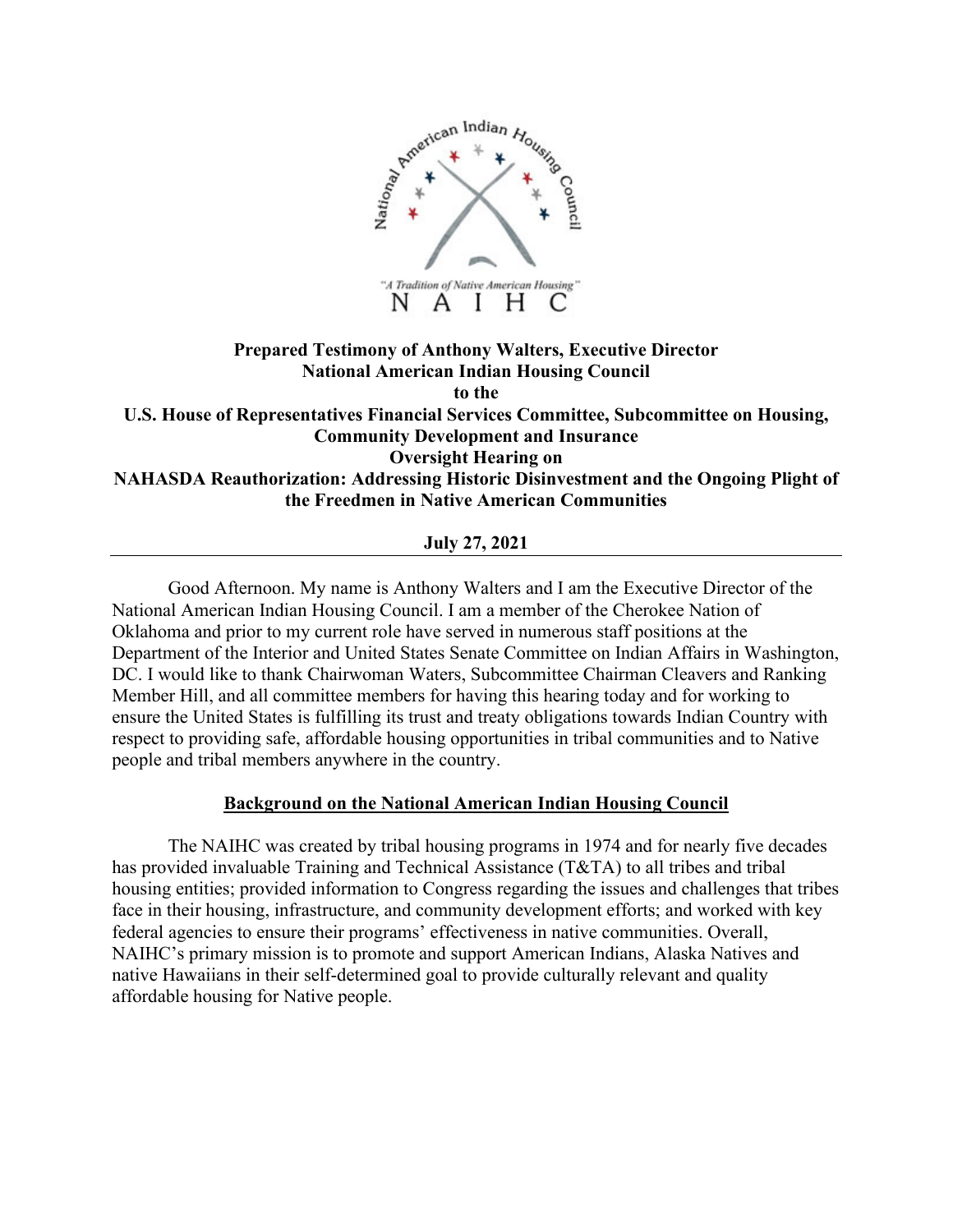The membership of NAIHC is comprised of 280 members representing  $469<sup>1</sup>$  $469<sup>1</sup>$  $469<sup>1</sup>$  tribes and tribal housing organizations. NAIHC's membership includes tribes and tribally-designated housing entities throughout the United States, including Alaska and Hawaii. Every member of this Committee serves constituents that are members of NAIHC. It could be directly through tribes and native constituents located in your Districts, but each of you is also tasked generally with upholding the United Sates trust and treaty obligations through the United States' government-to-government relationship with all tribes within the United States. NAIHC's members are deeply appreciative of your work to improve the lives of Indigenous Peoples throughout the Country.

### **Profile of Indian Country**

There are 574 federally-recognized Indian tribes in the United States. Despite progress over the last few decades, many tribal communities continue to suffer from some of the highest unemployment and poverty rates in the United States. Historically, Native Americans in the United States have also experienced higher rates of substandard housing and overcrowded homes than other demographics.

The U.S. Census Bureau reported in the 2019 American Community Survey data that American Indians and Alaska Natives were almost twice as likely to live in poverty as the rest of the population — 23.0 percent compared with 12.3 percent. The median income for an American Indian/Alaska Native household is 30% less than the national average (\$45,476 versus \$65,712).

In addition, overcrowding, substandard housing, and homelessness are far more common in Native American communities. In January 2017, the Department of Housing and Urban Development (HUD) published an updated housing needs assessment for tribal communities. According to the assessment, 5.6 percent of homes on Native American lands lacked complete plumbing and 6.6 percent lacked complete kitchens. These are nearly four times the national average, which saw rates of 1.3 percent and 1.7 percent, respectively. The assessment found that 12 percent of tribal homes lacked sufficient heating.

The assessment also highlighted the issue of overcrowded homes in Indian Country, finding that 15.9 percent of tribal homes were overcrowded, compared to only 2.2 percent of homes nationally. The assessment concluded that to alleviate the substandard and overcrowded homes in Indian Country, 68,000 new units need to be built.

Since the Native American Housing Assistance and Self-Determination Act (NAHASDA) was enacted in 1996, tribes have built or acquired over 41,000 new affordable housing units and rehabilitated over 100,000 units according to HUD. However, as the appropriations for the Indian Housing Block Grant (IHBG) (established by NAHASDA) have remained level for a number of years, inflation has diminished the purchasing power of those

<span id="page-1-0"></span><sup>&</sup>lt;sup>1</sup> There are 574 federally recognized Indian tribes and Alaska Native villages in the United States, all of which are eligible for membership in NAIHC. Other NAIHC members include state-recognized tribes eligible for housing assistance under the 1937 Housing Act and that were subsequently provided funding pursuant to the Native American Housing Assistance and Self-Determination Act of 1996, and the Department of Hawaiian Home Lands, the state agency that administers the Native Hawaiian Housing Block Grant program.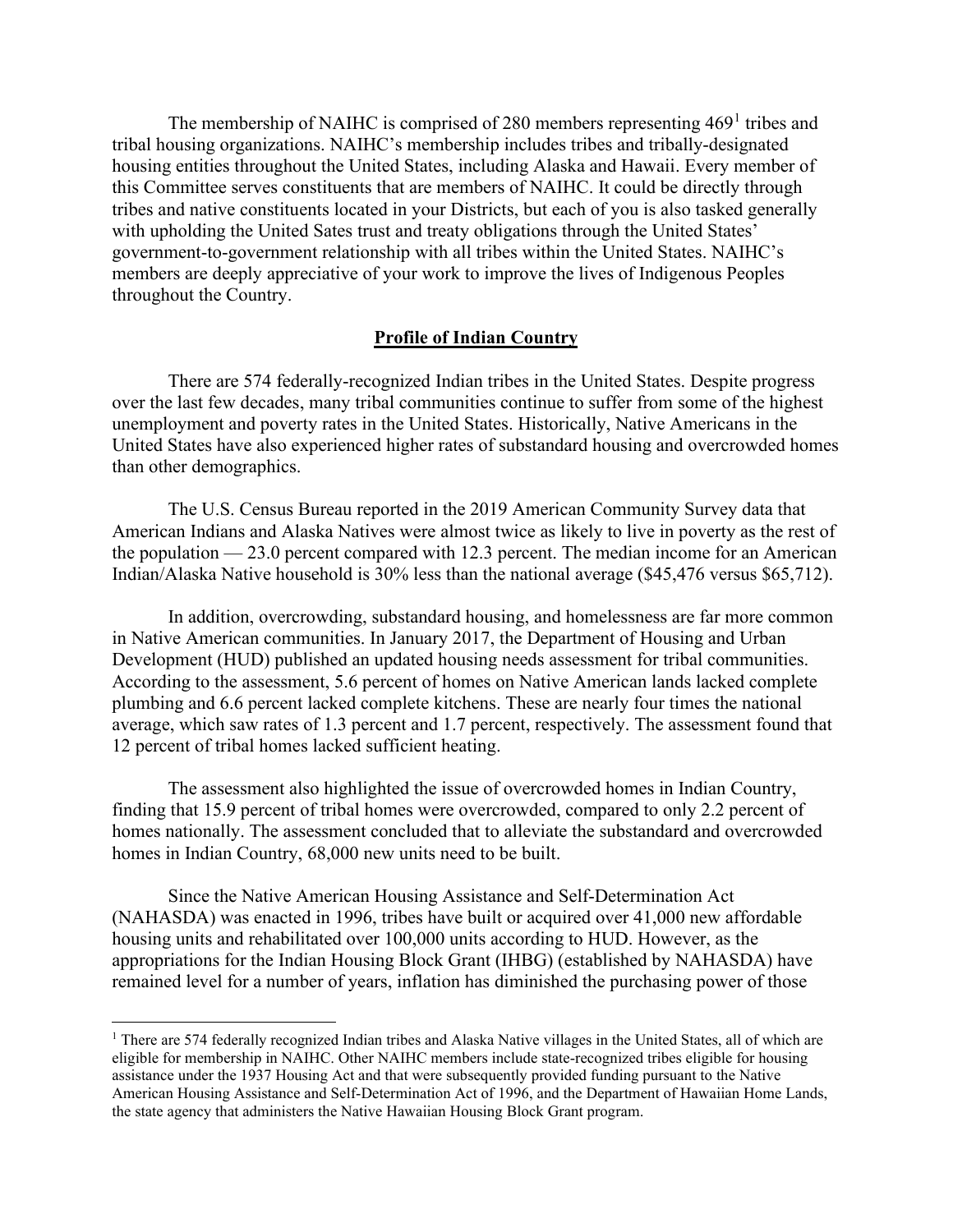dollars, and new unit construction has diminished as tribes focus their efforts on existing unit rehabilitation. While averaging over 2,400 new unit construction between FY2007 and 2010, new unit construction has dropped in recent years with only 2,000 new units between 2011 and 2014, and HUD estimating less than 1,000 new units in future years as tribes maintain existing housing stock over new development.

Current funding levels provide tribes the ability to address just a fraction of the currently identified unmet need each year, and tribal populations continue to grow. It is clear that current funding levels for tribal housing programs cannot fulfill the housing needs of our tribal communities, and thus are not fulfilling the United States trust and treaty obligations to tribes. More must be done to address this historic disinvestment in tribal housing development.

### **Status of Housing Opportunities for Native Americans**

There remains a large unmet need for quality, affordable housing in tribal communities. As members of the committee are aware, there is a housing shortage across the country, and that is definitely true for Native communities. With a lack of consistent data collection year-to-year, NAIHC is largely relying on the American Indian, Alaska Native and Native Hawaiian Housing Needs Study, published by HUD in January 2017. The report identified an unmet need of 68,000 units to address overcrowded and substandard housing conditions. With new housing construction or acquisition fairly stagnant around 1,000 new units per year in tribal communities across the United States, we do not expect the unmet need to have changed. Additionally, many of NAIHC's members have opined that they believe the 2017 Study's unmet need calculation to be underestimated.

The large unmet need is persistent, and largely due to insufficient resources being dedicated to reverse the trends. In 2018, the United States Commission on Civil Rights updated its "Broken Promises" report first released in 2003, and found that housing conditions had deteriorated, with the number of overcrowded households or households with inadequate plumbing growing by 21 percent, and the number of families facing severe housing costs growing by 55 percent.

Despite these trends moving in the wrong direction, Congress has been decreasing the amounts of housing assistance to tribal communities each year through stagnant funding of NAHASDA programs while inflation has grown over the past 20 years. In FY2020, Congressional IHBG formula funding of \$650 million provided roughly 2/3 the purchasing power that tribes received at the inception of NAHASDA in FY 1998 (\$600 million in FY 1998). Tracking IHBG funding since NAHASDA's passage found that annual appropriations compared to inflation-adjusted levels have caused tribal housing programs to lose \$3.4 billion since FY 1998. Recent additions to NAHASDA programs, such as the competitive IHBG funding, are welcome and encouraging, but alone are insufficient to make up for the loss of funding over time.

To put the funding in another perspective, the FY2021 IHBG funding levels provide 379 tribes/grantees with less than \$500,000 to operate their housing programs. This funding is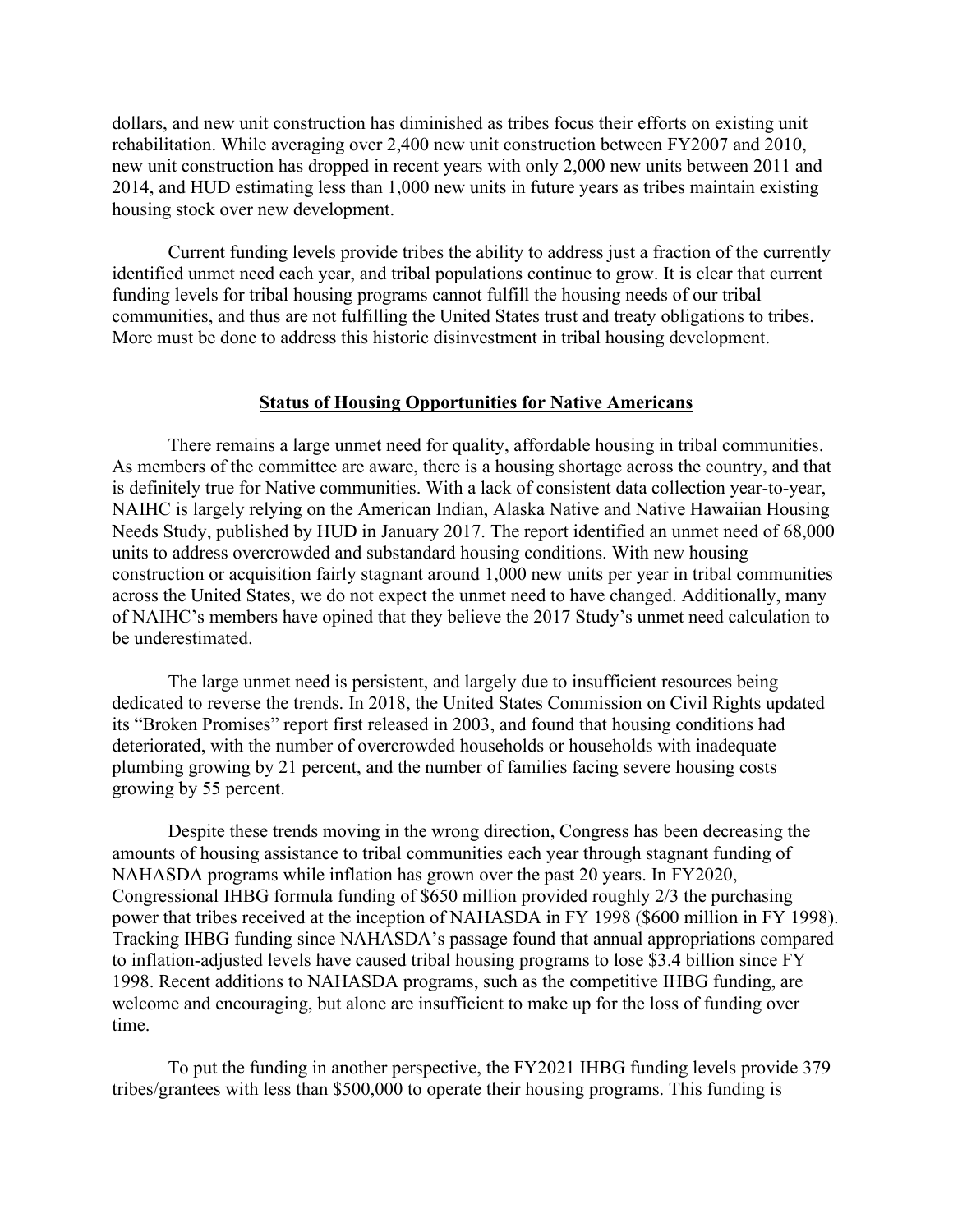expected to cover housing program overhead costs, to manage a tribe's existing housing units maintenance needs, provide low-income rental assistance, other housing services *AND* develop new housing units. Further, 175 of the IHBG grantees received less than \$100,000 a year to carry out these activities. While some of the tribes form umbrella organizations to create some efficiencies, it should be easy to see why we're not making much progress against the levels of unmet need.

While the funding of NAHASDA programs continues to be an issue, the program itself has built the capacity of tribal housing programs across the country. Tribes have been able to rely on consistent, dedicated funding through NAHASDA for over 20 years, which has allowed them to create housing programs and develop and train dedicated staff to operate those housing programs. The success of tribal housing programs was evident early on in NAHASDA, when tribes were producing new housing units at rates similar to or higher than HUD was prior to NAHASDA's enactment. NAHASDA has also increased the local control of funding, as it is the tribes themselves that develop their own Indian Housing Plan for their communities. These plans are tailored to the individual tribe's priorities for housing and have provided the flexibility tribes need to carry out their programs.

It is with that upgraded capacity of tribal housing programs provided for by NAHASDA that we can begin to look at the full landscape of federal housing resources and programs. HUD itself has numerous housing programs and resources, some general, some tribe-specific. Tribal programs include the Indian Community Development Block Grant (ICDBG), the HUD 184 Native American Loan Guarantee Program, NAHASDA Title VI Loan Guarantee Program, the formula funded and competitive IHBG programs, and Native Hawaiian programs. Other HUD programs have varying levels of eligibility for tribes, and NAIHC has advocated both to Congress and with our federal partners to improve tribal access to these more national programs. The best example is the HUD Housing Counseling program, which tribes are currently ineligible to apply for, but may soon find themselves subject to housing counseling regulations not tailored for tribal communities. Another example is the Continuum of Care program, which was addressed last Congress by the inclusion of the Tribal Access to Homeless Assistance Act in the FY2021 Consolidated Appropriations Act.

In addition to HUD, tribes can find housing resources at the U.S. Treasury, such as tax credit programs and for COVID recovery purposes, the recently created Emergency Rental Assistance Program and Homeowner Assistance Funds; the U.S. Department of Agriculture and its Rural Housing programs; the Veterans Administration and its Native American Direct Loan Program; and others.

NAHASDA was passed in 1996 to streamline tribes' access to housing program dollars by consolidating multiple programs into a single block grant. However, with the lack of increased appropriations to NAHASDA programs, tribes are again piecing their housing programs together by finding resources from across the federal government. In a 2018 survey conducted by NAIHC, only 17% of our members who responded indicated they were going to utilize non-HUD funds in their programs. So while there are various resources available to tribes, it takes a lot of work to put these pieces together and leverage multiple funding opportunities together, while also operating the day-to-day housing program that serves its tribal members.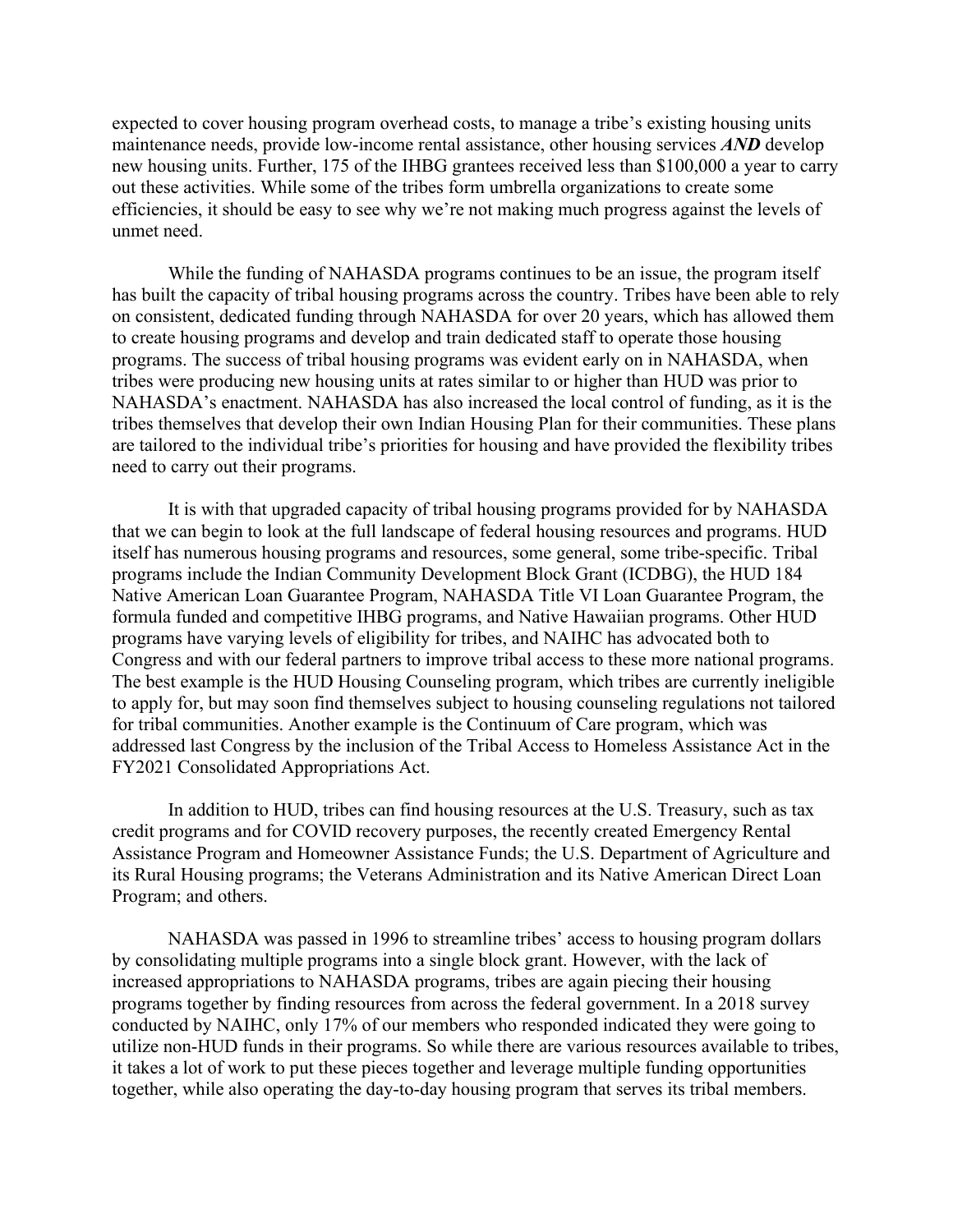# **Reauthorization of NAHASDA**

NAHASDA was last reauthorized in 2008 and expired in 2013. While Congress has continued to provide funding to NAHASDA programs, and even increased some funds in the last few years, there are some programmatic changes that recent reauthorization bills contain that could streamline various aspects HUD and IHBG programs. For example, one long standing fix would address duplicative environmental reviews, which tribes often face when they leverage multiple federal sources of funds. Recent reauthorization bills have also contained provisions to create an Assistant Secretary for Indian Housing to provide enhanced attention at the senior leadership of HUD.

While NAIHC supports reauthorization of NAHASDA, the organization cannot support any provisions (or omissions) that specifically target individual tribes or communities, and which do not have those tribes' or communities' support. NAIHC strongly supports tribal sovereignty and self-governance and therefore NAIHC cannot support provisions that would impact a particular tribe or community if that impacted sovereign tribal nation objects. Similarly, there have been past efforts to reauthorize NAHASDA that would omit a reauthorization for specific current NAHASDA recipients. In those instances, the NAIHC membership has passed resolutions that support NAHASDA reauthorizations only if they include all recipients equally or have the support of the affected recipient.

Further, with respect to the Freedmen issue, NAIHC has long maintained that this is simply not a housing issue, but a question of tribal membership. Membership issues go to the core of tribal sovereignty and self-governance and should be addressed in such a manner, and not in a manner that impedes passage of a bill that affects housing opportunities for low-income families across all of Indian Country.

## Comments to draft NAHASDA reauthorization bill

Section 2: NAIHC supports the creation of an Assistant Secretary for Indian Housing. Over the past 20 years, funding for NAHASDA programs have remained stagnant while other program budgets at HUD have continued to grow to accommodate increased costs, inflation and overall prioritization of the nation's housing needs. A Presidentially appointed and Senate confirmed Assistant Secretary would elevate the needs of Indian Country in high-level internal discussions within an Administration and provide greater accountability to Congress and Tribes.

Title I – Block Grants and Grant Requirements: NAIHC supports any effort to improve approval processes at HUD and the streamlining of approvals and waivers related to NAHASDA programs and grants. Tribes would welcome further consultation on Indian Housing Plan requirements and the use of multi-year housing plans. Additionally approvals to exceed TDC maximums is also welcome, as there is ample evidence that building homes in tribal communities simply costs more due to the additional infrastructure needs and construction costs in many rural tribal communities.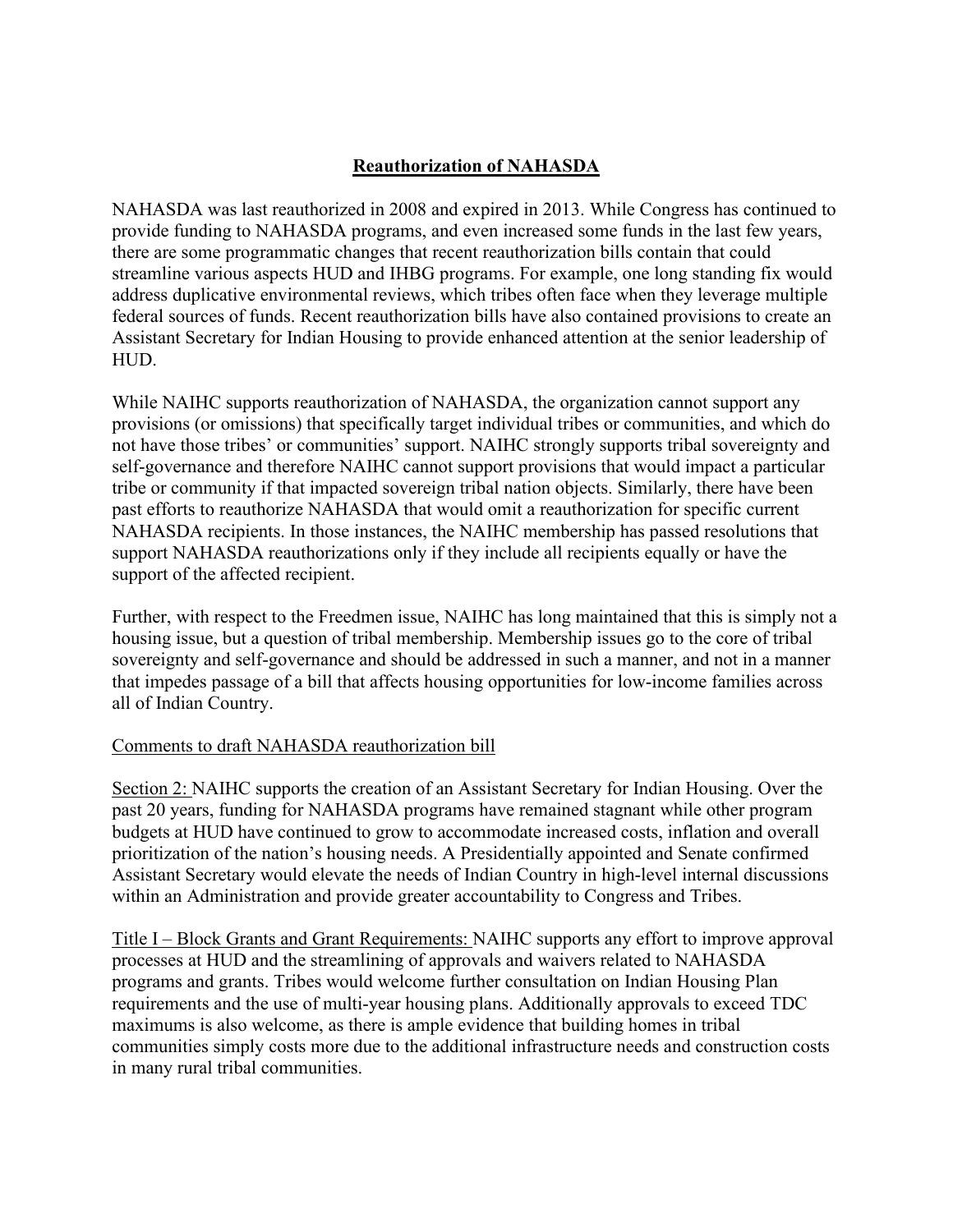While the environmental review language is a welcome step in the right direction, NAIHC believes that the requirement that NAHASDA funds be 51% of the project funding will limit the effectiveness of this provision. Tribes are utilizing funding outside of NAHASDA to carry out many of the larger housing development projects, and thus would still be subject to NEPA requirements for other agencies. Tribes have shown that they can fulfill environment review requirements for housing development projects, and NAIHC recommends that any housing project carried out with the assistance of NAHASDA funds should allow a tribe to carry out a consolidated environment review that satisfies and discharges any federal agencies' specific requirements.

Title II – Affordable Housing Activities: NAIHC supports these provisions as they represent small fixes that tribes have identified over the past decade to add flexibility to their programs. Allowances for tribes to exceed TDC maximums and access IHS Sanitation funds also recognize the higher cost of development in tribal communities and address the need for more resources.

Title III – Authorization of Appropriations: The language used here does not reflect the current Administration's recent budget for tribal housing programs nor recent activity of the House Appropriations committee to provide additional funding for NAHASDA programs. NAIHC would support an authorization cap over current language only if starts the authorization levels at an amount no less than original NAHASDA funding in FY 1998 with inflation factored in since that time (approximately \$1 billion) and continues an annual adjustment factor. Additionally, due to the time it has taken to reauthorize NAHASDA, Congress should consider a longer-term authorization found in other reauthorization bills (H.R. 2768, S. 2264).

Title IV – Audits and Reports: NAIHC generally supports efforts to improve transparency and to provide certainty in timelines of audits and report reviews by HUD.

Title V – Other Housing Assistance for Native Americans: NAIHC has long advocated for additional resources for tribal housing programs and appreciates efforts of Congress to provide tribes equal access to other federal housing resources. NAIHC fully supports efforts to make the HUD-VASH program permanent and available to all tribal communities. Similarly, set-asides from USDA Rural Housing program funding and access to HUD Housing Counseling grants would provide much needed resources that are currently available on a national scale, but have so far have not reached tribal communities effectively.

Authorizations to both the 184 Loan Guaranty and competitive IHBG grant programs should be re-assessed for length of authorization and also to ensure they coincide with current funding levels proposed by both the Administration and Congress. For example, the latest House Appropriations measure for the IHBG competitive program provides \$150 million for FY22, higher than the authorization found in this draft bill.

NAIHC does support the provision found in Section 502(b) of the draft bill, which would promote tribal sovereignty and tribal court jurisdiction.

Title VI – Miscellaneous: With the exception of Section 604 of the draft bill (due to concerns outlined above), NAIHC supports these provisions as all have been long-standing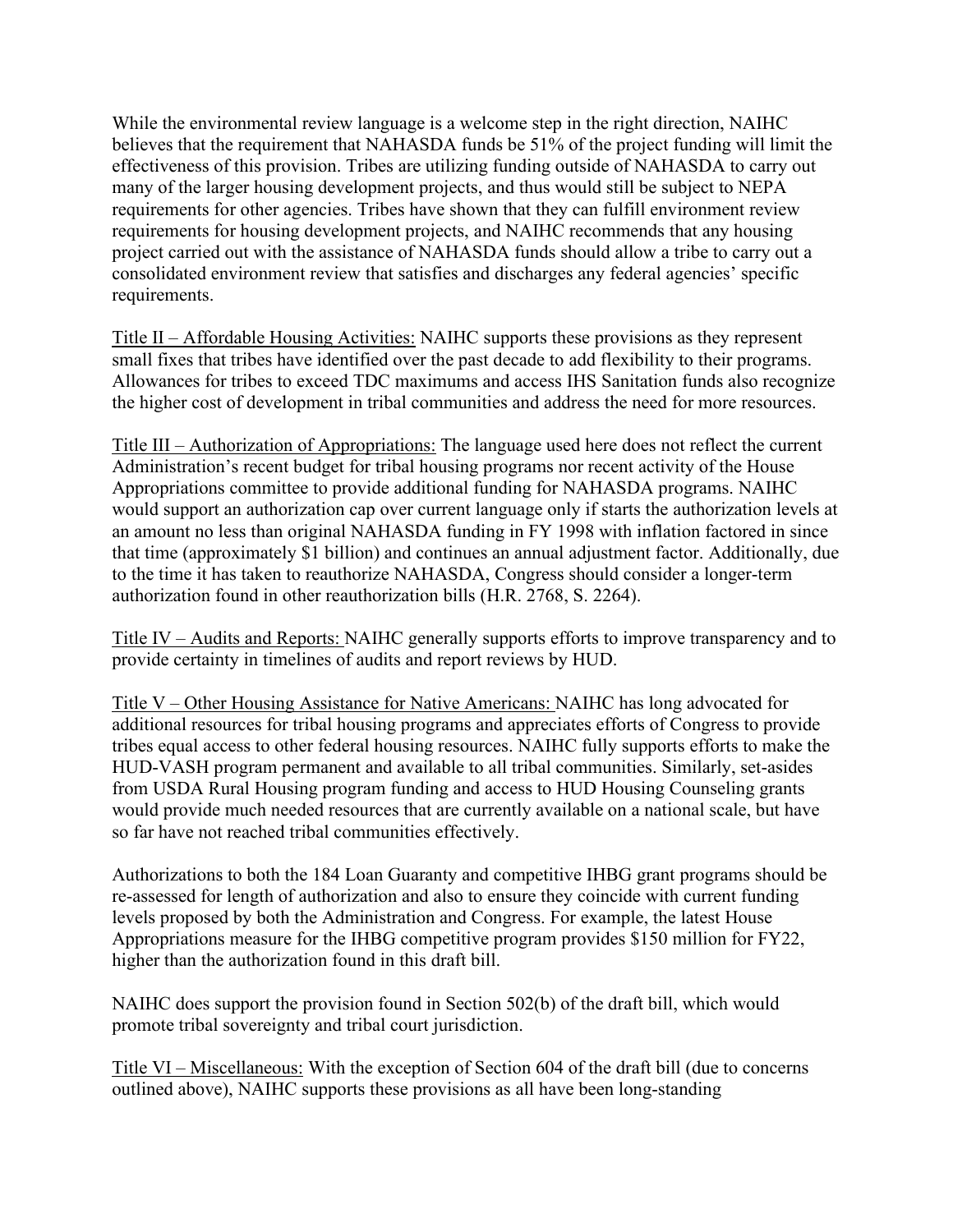recommendations by tribes to support development in tribal communities. Particularly, Section 603 would create parity between states and tribes with respect to application of the National Flood Insurance Program requirements for housing development projects.

Title VII – Housing for Native Hawaiians: NAIHC supports reauthorization of housing programs for Native Hawaiians, but authorization levels and length should be re-assessed similarly to recommendations above for IHBG and 184 authorizations.

NAIHC is appreciative of the efforts to reauthorize NAHASDA and improve tribal housing opportunities through other programs and resources. NAIHC may have additional comments related to the draft bill after further review.

# **Other Improvements to existing Housing Programs**

Make HUD-VASH Permanent and Expand to All Tribes: Currently, only 26 tribes have participated in the Tribal HUD-VASH program, which provides both housing and supportive services to tribal veterans and their families that are homeless or at-risk of homelessness. HUD-VASH is another example of a larger, national housing program that originally left tribal communities out when it was created in 2008. Congress expanded the program through a tribal demonstration project beginning in FY 2015. The program has identified obstacles, such as the lack of housing stock in tribal communities to house veterans through the program and the need for greater supportive services from the VA to native veterans in tribal communities. Many of the tribes participating in the pilot have found ways to provide these supportive services through various partnerships between the VA and tribal or IHS professionals and tribes may be more able to secure housing units for the program if it was made permanent and tribes had more certainty for future funding of the program.

It is well known that Native Americans have served in the United States Armed Forces at higher rates than any other demographic, so it is vital that Native veterans are provided the support they deserve and have earned through their service. Native veterans are not limited to the 26 tribes that have participated in the program, and we look forward to working with Congress to ensure the program is expanded to include all tribe and their veterans. The full Senate has passed the Tribal HUD-VASH Act in each of the last two Congresses and has faced some obstacles in the House. NAIHC will continue to work to address any outstanding issues to make sure HUD-VASH is made permanent and working for all tribal communities.

Restore Access to section 8 vouchers: Prior to NAHASDA, many tribes had been receiving tenant-based vouchers to provide low-income rental assistance to members in tribal communities. With NAHASDA providing the single block grant to tribes, NAHASDA expressly restricted tribes from accessing vouchers moving forward. However, with NAHASDA funds remaining stagnant (or decreasing due to inflation), tribes find it difficult to provide the same low-income rental assistance year-to-year or to expand that assistance as new housing units come online in their communities. Congress routinely adds vouchers to the larger national program to keep pace with the need, or to fund existing vouchers adequately each year, while tribal programs have no similar mechanism. Removing the restriction on section 8 vouchers would free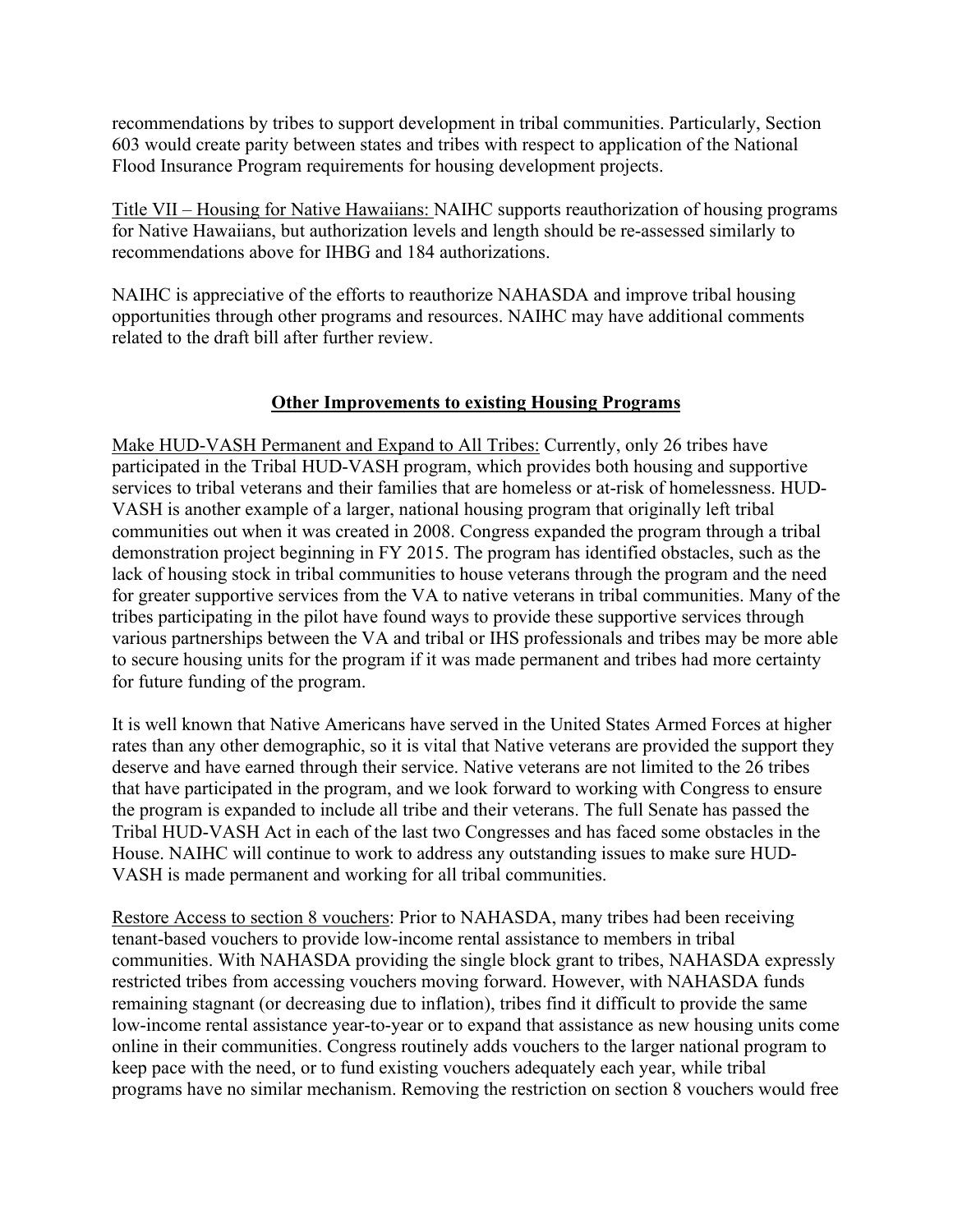up tribal funds to focus more on new housing development, as tenant assistance would be available on the back-end of construction. While the restriction should be removed entirely as would be provided under the American Housing and Economic Mobility Act, past NAIHC resolutions have called for the specific restoration of vouchers for LIHTC projects in tribal communities, as the two programs work together well in the non-tribal setting but are more complicated due to tribal financing of similar projects.

Section 184 Loan Guarantee Program: The 184 Loan Guarantee program helps a tribe or tribal member secure a mortgage for an existing or new-construction home by providing a loan guarantee to a private sector bank or lending institution. While the program is targeted to tribal communities and nearby service areas, the program has struggled to incentivize mortgages on trust lands in tribal communities, where many families reside on land their families have held for generations. Obstacles include a slow and burdensome title process involving the Department of the Interior's Bureau of Indian Affairs which disrupts lenders' general preference to work with the more familiar property held "in fee". Improvements include streamlining the process at the BIA; encouraging more private lenders to participate in the program generally and participate through mortgages specifically on trust lands; and encouraging more banks to pick up these guaranteed mortgages in the secondary market thus freeing up the original lenders capital to issue more mortgages.

State housing programs and passthroughs: Several federal programs, notably the Low Income Housing Tax Credits and the Housing Trust Fund, establish funds or processes that operate at the state-level. While many of these states utilize the unmet housing needs in tribal communities to improve their allocations, there is not necessarily a mechanism that requires the states to prioritize tribal areas in receiving the final benefit of these federal housing programs. The result is a mix of effectiveness of these programs in tribal communities, where the relationship between state and tribal officials can greatly affect the final impact of these programs for tribes. In states where we see tribal or rural areas receiving some type of allocation or increased application scores, tribes have been successful in developing new projects with these federal funds.

However, there is often a blind eye turned to tribal communities (and not always intentional) as state programs often believe tribal housing issues are a federal issue, or that the tribe can rely on direct federal funding. This is not unique to states, as even non-HUD federal housing programs can omit tribal communities, believing that tribes can rely solely on NAHASDA or BIA programs to meet their community housing needs.

Training and Technical Assistance: The current model of TTA to tribal housing programs requires tribes to submit requests to HUD offices. Those requests are then analyzed and then submitted to national or regional TTA providers, of which NAIHC is one of several. However, the model likely discourages tribes to request TTA as they would be submitting requests to the same federal agency that oversees their program implementation or funding. NAIHC believes that providing more flexibility to the TTA providers to receive and respond to tribal TTA requests directly can improve the delivery of those services and encourage tribal housing programs to actually address their training needs.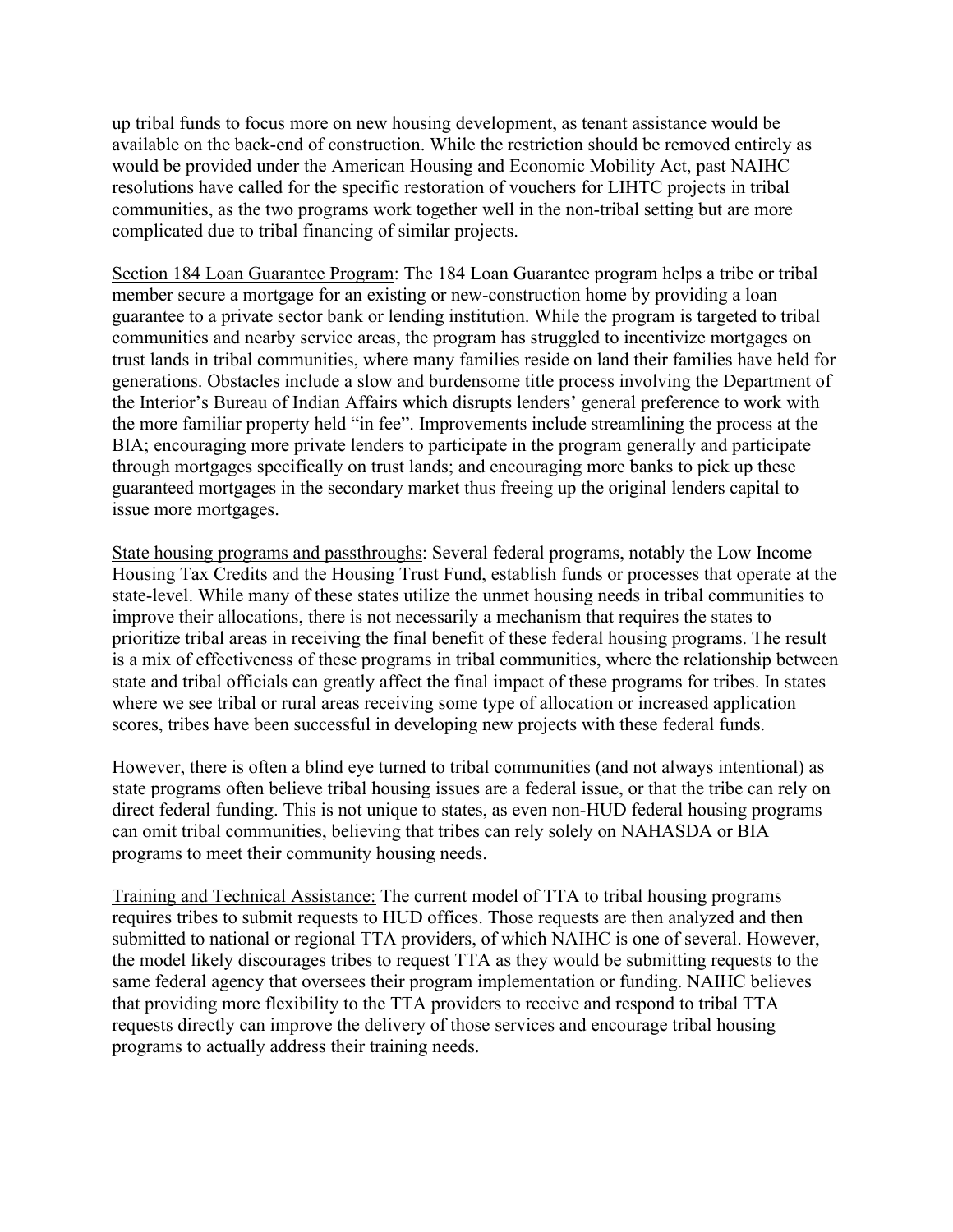Improve the Effectiveness of non-HUD housing programs in Indian Country: As stated above, there are several federal housing programs established outside of HUD. While these programs are often national in scope, the lack of attention paid by these programs to tribal communities often limits their impact for native families. For instance, USDA Rural Housing programs are tailor made for rural areas, and often are targeted to low-income families, yet their reach to tribal communities has been limited. Often this is due to USDA program staff not geographically located near the tribal community or limited outreach to families in those tribal communities. We're often asking our overburdened tribal housing professionals to know the USDA programs well enough to connect those families with USDA resources. A recent pilot project in South Dakota has allowed the USDA 502 Single Family Home Loan program to lend to Native CDFIs as intermediaries, while those Native CDFIs carry out the lending directly in tribal communities. This has been successful, with the Native CDFIs largely maxing out their mortgage lending with the funding available under the pilot. This on-the-ground presence in tribal communities as well as the comfort level of native families working with native housing professionals has allowed more native families to access USDA resources. This model could be expanded both throughout USDA Rural Housing programs and through other federal housing programs, such as the VA's Native American Direct Loan Program. The NADLP program only have 7-10 staff to market the program and serve Native American veterans in all 574 tribal communities across the country. As a result of the lack of presence of that program, very few mortgage loans are provided to Native veterans each year.

Further incentivize private investment in tribal communities: Indian Country is almost always last to receive the attention of private, commercial banking. The lack of economies of scale in tribal communities, increased development costs, and the complexities of tribal lands and communities (both actual and perceived) simply lead private banking to avoid tribal areas. While there have been national tax credit programs or other incentives available for years to spur development in underserved areas, the programs have generally been less effective for Indian Country. Strengthening incentives for development in Indian Country or creating specific setasides or mandates through these programs is needed to ensure that tribal communities are not left further behind.

Including Indian Country in Infrastructure Packages: Development costs are higher in Indian Country. The rural nature of most tribal communities and the lack of pre-existing roads, water, electricity and other infrastructure increase the cost of developing new housing. As Congress works to address the infrastructure needs of the entire nation, it must recognize the lack of infrastructure funding over decades to tribal communities and include Indian Country appropriately. While NAIHC believes infrastructure should include housing resources directly, any investments in infrastructure in tribal communities will improve tribal housing programs' ability to plan and develop new housing construction in the future.

### **Impacts of COVID on Tribal Housing**

Finally, the COVID-19 pandemic has also highlighted how far behind we are in meeting the housing needs of Indigenous Peoples of the United States. The housing shortage in tribal communities causes high levels of overcrowded homes. The 2017 HUD Assessment estimates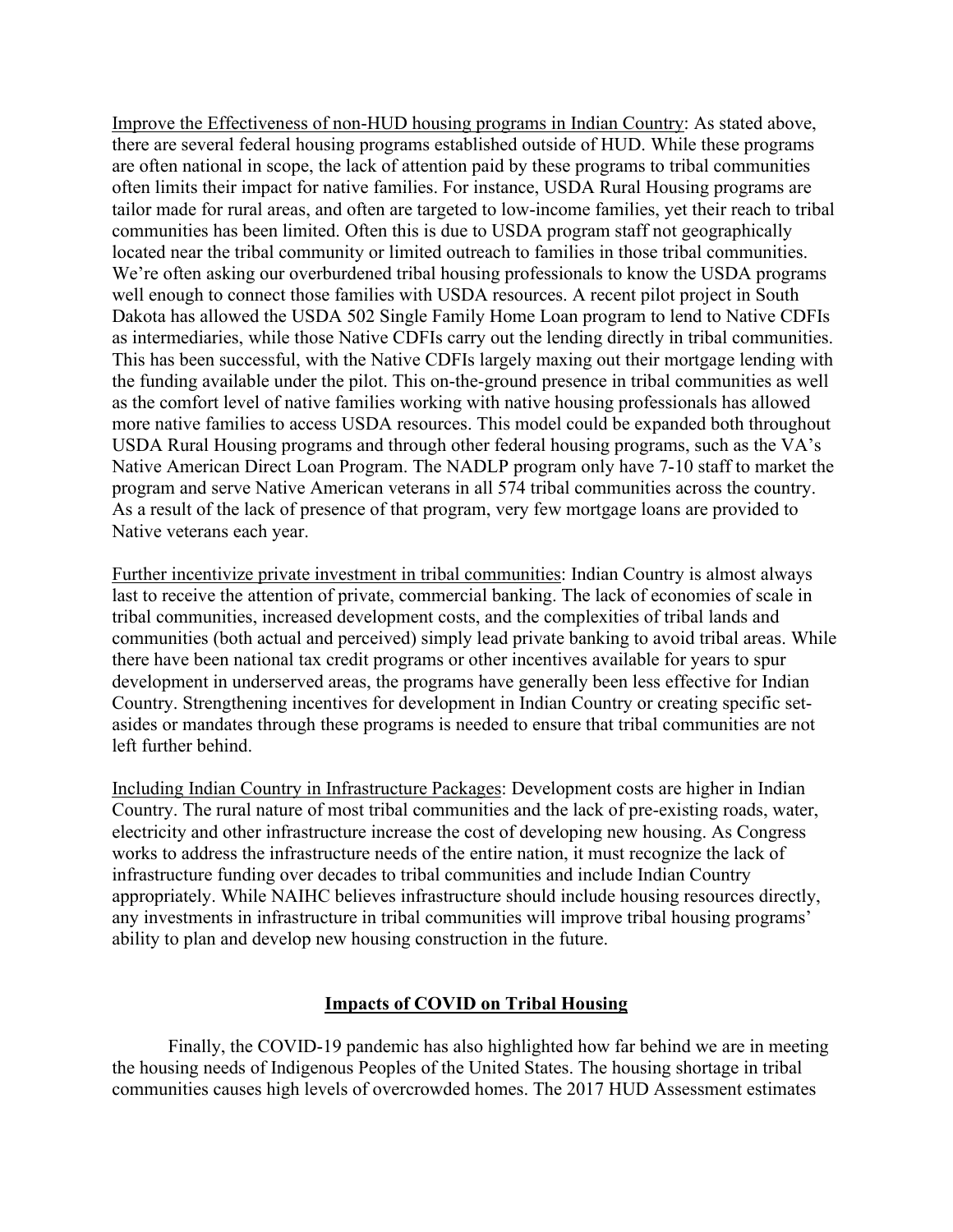that 1 in 6 homes in Native communities suffers from overcrowding, which is eight times the national average. It is not uncommon for three or more generations to live under the same roof. These overcrowded conditions do not allow families to practice safe social distancing that is necessary to prevent or reduce the spread of a virus like COVID-19.

The 2017 HUD Housing Needs Assessment also found high rates of substandard plumbing in 5.6% of tribal homes, which is 4 times the national average. This lack of access to clean water in many homes means families can't practice the basic safety precaution of adequate hand-washing and other sanitation practices. With these issues affecting tribal homes at higher rates, it is no wonder that rates of infection of COVID-19 are 1.7 times higher than non-native demographics.

To its credit, Congress has recognized the impacts of COVID-19 on tribal communities and passed a number of relief packages that include new resources for tribes and tribal housing programs. Unfortunately, new homes cannot be built at the snap of a finger, and years of inadequate funding for tribal housing and infrastructure have left tribal communities and families with few options to respond to the immediate impacts of COVID-19 or prevent its spread.

Through the CARES Act last spring, tribal housing programs were provided \$200 million of Indian Housing Block Grant funds, in addition to annual appropriations. Unfortunately, \$200 million for just under 600 grantees does not go far to address the immediate impacts of COVID-19 on tribal housing. Over half of those grantees received less than \$100,000 in additional funds to respond to their communities' housing needs under COVID-19. As development of new units and infrastructure often takes months or years of planning, tribes have been forced to acquire new housing units for short- or long-term use. However, many tribes are located in areas where the availability of new units is very low or of substandard quality and needing improvement. NAIHC understands that tribal approaches to address their local needs have varied across the country. Some tribes were able to utilize other tribal community buildings, in some cases including hotels or casinos, to alleviate overcrowded conditions or to use as makeshift quarantine facilities. Many tribes also provided increased rental assistance to families to allow families to separate into multiple homes. Where local units were unavailable, some tribes have had to help tribal members find housing in nearby towns away from tribal centers, sometimes 50-100 miles away.

The CARES Act also provided \$100 million for emergency grants under the Indian Community Development Block Grant. These funds were provided to 96 tribes. According to a HUD press release, these grants helped provide for the construction of new rental housing to address overcrowding and homelessness; the construction of water infrastructure, including water wells and water lines; the purchase and renovation of an old clinic facility to facilitate access to testing, diagnosis, and treatment of Tribal members; and the provision of emergency food supplies to geographically isolated communities.

With the passage of the American Rescue Plan, tribes will see another \$450 million in Indian Housing Block Grant funding and \$280 million emergency grants under the Indian Community Development Block Grant. NAIHC expects that this additional round of funding will provide for even greater development or acquisition of new units beyond what was provided